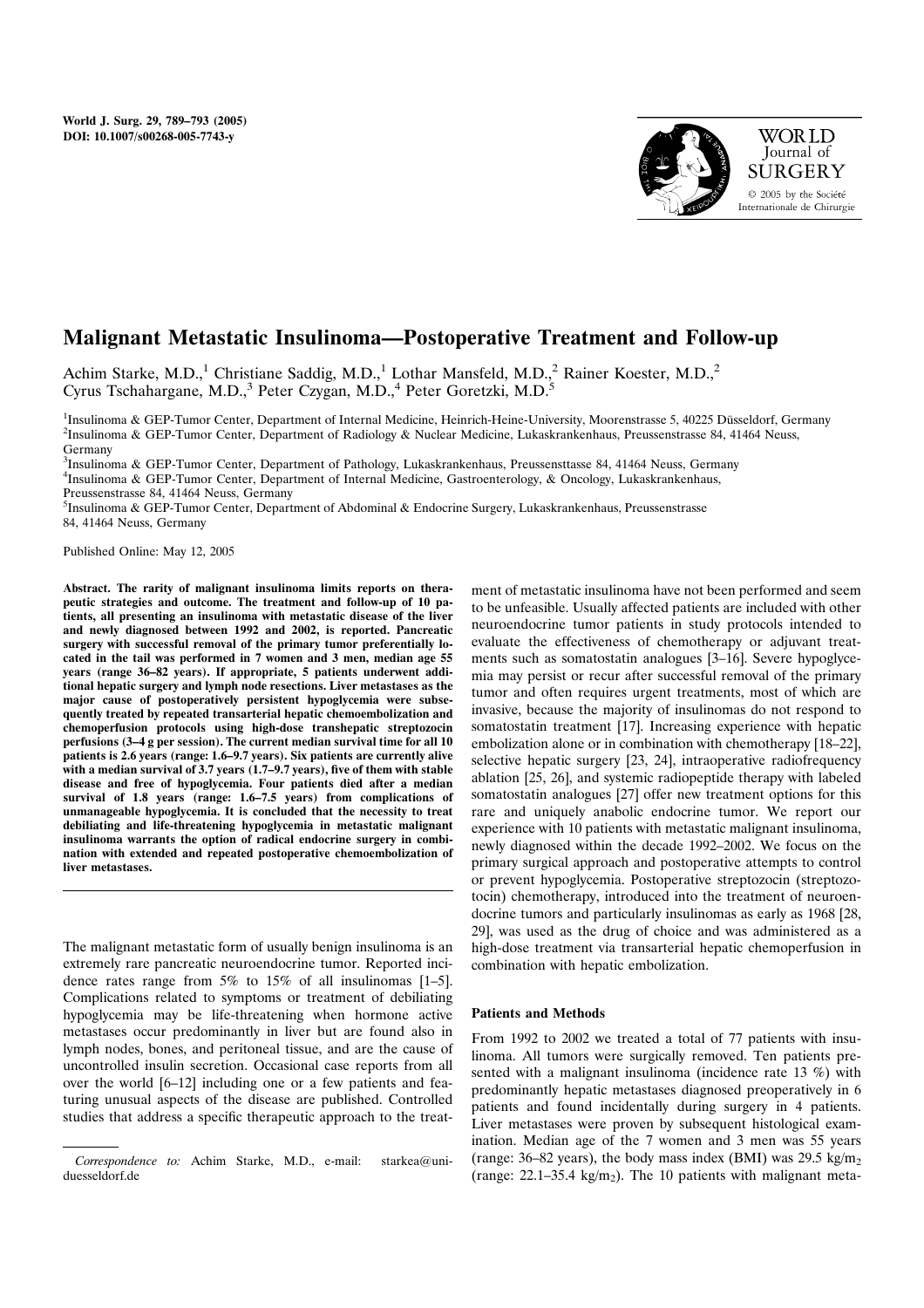static insulinoma were slightly older and more obese when compared to our total group of patients with benign insulinoma  $(N = 107$  since 1975; 72 women and 35 men with a median age of 50 years—range: 15–89 years,—median BMI of 25.6 kg/m<sub>2</sub> in women and  $26.1 \text{ kg/m}_2$  in men). All patients underwent pancreatic surgery with successful removal of the primary tumor. An extended left-sided pancreatic resection was performed in 8 patients when the tumor was located in the tail or in the body of the pancreas. Isolated tumor resection from the pancreatic head was performed in 2 patients. Further surgical procedures included simultaneous or sequential hemi-hepatectomy of the right lobe ( $n = 2$ ), partial segmental hepatectomy ( $n = 1$ ), and appropriate lymph node dissection  $(n = 2)$ . Characteristics of the patients are summarized in Table 1.

### Therapeutic Procedures

Intravenous streptozocin chemotherapy was administered to the initial two patients according to published protocols [13] calling for 500 mg/m<sub>2</sub> streptozocin (Zanosar, Pharmacia & Upjohn Co., Kalamazoo, MI,) on 5 consecutive days and repeated every 6–8 weeks. Both patients refused an additional doxorubicin chemotherapy. The initially clear-cut response of blood glucose and insulin levels waned after 12–18 months of biochemical remission.

Transarterial hepatic chemoperfusion (TACP) consisted of single intra-arterial high-dose administration of streptozocin at a dose of 3000–4000 mg over 60 minutes via the main, left, or right hepatic artery. Effective standard antiemetic and corticosteroid therapy was given before and after treatment as required. Seven patients were treated repeatedly 1–6 times (mean:3 times).

Transarterial hepatic chemoembolization (TACE) was carried out after a high-dose streptozocin perfusion as described. Thereafter, Contour-PVA particles (BostonScientific Co., Natick, MA; mesh  $150-250 \mu m$ ) or polyacrylic microspheres (Embospheres, Biosphere Medical Co., Louvre, France; mesh 100–300  $\mu$ m and 300-500  $\mu$ m), were suspended in appropriate amounts of radiocontrast dye. The solution was injected into selected hepatic arterial branches or into the major lobe arteries until complete blockade of hepatic blood flow was visualized. Eight patients were treated repeatedly 2–9 times (mean:4 times). Unlike in any other malignant tumor, postinterventional estimation of blood glucose and serum insulin levels allows immediate evaluation of the effectiveness of embolization therapy. In addition, these markers clearly indicate the necessity for subsequent treatments as shown by the three consecutive sessions within 300 days in our patient No. 1 (Fig. 1)

#### Results and Follow-up

Table 1 summarizes the initial values of insulin, proinsulin, neuron-specific enolase (NSE), and  $HbA_{1c}$  when biochemical hypoglycemia below 40 mg/dl was documented and the diagnosis of endogenous hyperinsulinemia was proven. The majority of patients showed insulin levels well above 200 pmol/l (range:60–500 pmol/l). Conventionally, insulinoma is considered to represent the rare malignant variant when metastatic spread preferentially into the liver and surrounding lymph nodes is proven, irrespective of eventual hormone production. This was the case in all reported patients. Nevertheless, venous invasion of small clusters of typical neuroendocrine tumor cells into venules may be seen regularly

| $\gamma$ /date<br>atient | Gender Age<br>M/F | (years)      | BMI                                                                     | Insulin<br>$(\text{kg/m}_2)$ (pmol/l)       | Proinsulin<br>(pmol/1)                                                | HbA <sub>1e</sub> NSE Tumor<br>P) | $(\mu$ g/l) | size (ml vol.) (mm diameter) Localization Surgery<br>Tumor size |                               |             | Metastases                                                                                                                                                                                                                                        | $\tilde{u}$ | iv-STZ TACE TACP Survival<br>$\tilde{u}$ | $\left( n\right)$ | (years)    |
|--------------------------|-------------------|--------------|-------------------------------------------------------------------------|---------------------------------------------|-----------------------------------------------------------------------|-----------------------------------|-------------|-----------------------------------------------------------------|-------------------------------|-------------|---------------------------------------------------------------------------------------------------------------------------------------------------------------------------------------------------------------------------------------------------|-------------|------------------------------------------|-------------------|------------|
|                          |                   |              |                                                                         | 88                                          |                                                                       |                                   |             | $17 - 17 - 17$                                                  | <b>Tail</b>                   |             | Liver                                                                                                                                                                                                                                             |             |                                          |                   | 7.5 / dead |
|                          |                   |              |                                                                         |                                             |                                                                       | 5.2                               |             | 25-22-24                                                        |                               | IR, hHpx    | Liver                                                                                                                                                                                                                                             |             |                                          |                   | .6 /dead   |
|                          |                   | 36           | 1 5 9 4 5 8 9 4 1 1<br>5 9 5 5 5 4 5 5 5 5 5 5<br>1 8 5 6 5 5 6 5 6 7 5 |                                             | 156                                                                   | $\overline{51}$                   |             | $15-40-43$                                                      | Head<br>Tail                  | hHpx        | Liver, retroperi                                                                                                                                                                                                                                  |             |                                          |                   |            |
|                          |                   |              |                                                                         |                                             |                                                                       | $\ddot{c}$                        |             | 80-66-58                                                        |                               |             | Liver                                                                                                                                                                                                                                             |             |                                          |                   |            |
|                          |                   | 54           |                                                                         |                                             |                                                                       | 5.2                               |             | 68-68-66                                                        | Had<br>Tai<br>La Soria<br>Tai |             | Liver                                                                                                                                                                                                                                             |             |                                          |                   | dead       |
|                          |                   | $\mathbb{Z}$ |                                                                         |                                             |                                                                       |                                   |             | $13 - 8 - 12$                                                   |                               | $LR, ly-nx$ |                                                                                                                                                                                                                                                   |             |                                          |                   |            |
|                          |                   | 59           |                                                                         |                                             |                                                                       | $rac{5}{10}$                      |             | $16 - 14 - 12$                                                  |                               |             | Liver, Lymphnod<br>Liver                                                                                                                                                                                                                          |             |                                          |                   |            |
|                          |                   | 39           |                                                                         |                                             |                                                                       |                                   |             | 25-24-22                                                        |                               |             | Liver, Bone                                                                                                                                                                                                                                       |             |                                          |                   |            |
|                          |                   |              |                                                                         |                                             | 145                                                                   |                                   |             | 22-22-22                                                        | Tail                          | LR, pHpx    | Liver                                                                                                                                                                                                                                             |             |                                          |                   |            |
|                          |                   |              |                                                                         |                                             | $\frac{8}{5}$                                                         | $\frac{1}{4}$                     |             | $5-14-11$                                                       | Body                          | $LR, ly-nx$ | Liver, Lymyphnodes                                                                                                                                                                                                                                |             |                                          |                   |            |
|                          |                   |              |                                                                         | emoperfusion; LR: left resection; TR: tumor | BMI: body mass index; NSE: neuron-specific enolase; r<br>resection; n |                                   |             |                                                                 |                               |             | nl vol.: tumor volume in ml; iv-STZ: intravenous streptozotocin; TACE: transarterial chemoembolization; TACP: transarterial<br>Hpx: hemihepatectomy; pHpx: partial hepatectomy; ly-nx: lymph node resection; M/F: male/female; perit.: peritoneal |             |                                          |                   |            |

 $\overline{\phantom{0}}$ 

ರ

Table 1. Characteristics of 10 patients with malignant insulinoma, ordered by year of diagnosis.

patients with malignant insulinoma,

 $\frac{1}{2}$ 

Characteristics of 1

 $\ddot{ }$ Table

diagnosis

ð year  $\mathbf{\tilde{z}}$ 

ordered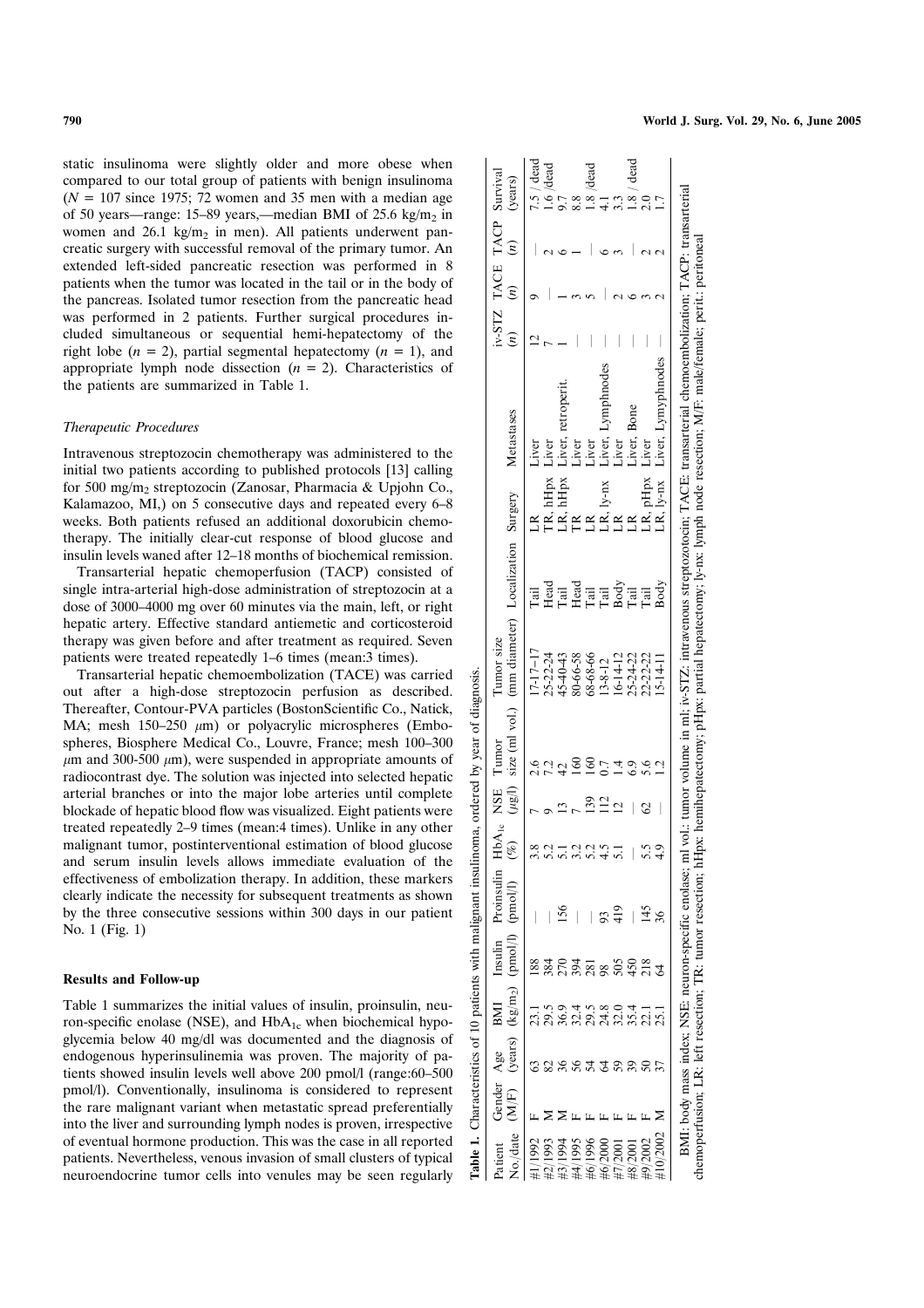

Fig. 1. Fasting blood glucose  $(A)$  and serum insulin levels  $(B)$  in patient No. 1 during three consecutive chemoembolization procedures (CE).



Fig. 2. Venous invasion of neuroendocrine tumor cell clusters (large arrow) into a small venule near the periphery of a malignant metastatic insulinoma seen in the bottom section (patient No. 10), HE stain; magnification factor  $\times$  200. The small arrow indicates an adjacent arteriole.

upon careful inspection of stained tumor tissue, as shown in Figure 2.

As mentioned earlier, all patients underwent primary pancreatic surgery with successful removal of the tumor. Up to now, there is no indication of tumor relapse in any of the patients. Only



Fig. 3. Angiography of the liver in a patient (No. 9) with metastatic malignant insulinoma. A, B: arterial and venous phase before hepatic embolization; C, D: arterial and venous venous phase after hepatic embolization.

3 tumors exceeded an average diameter of 40 mm (maximal 80 mm) with a calculated volume of 40–160 ml. Seven tumors were <30 mm with a volume of 6–7 ml, and 4 of these tumors were even smaller than 20 mm with volumes of 0.7–2.6 ml. The median diameter of all tumors was 24-22-22 mm, the median volume was 6 ml. There was no preferential location for larger or smaller tumors, although most tumors were located in the tail of the pancreas. When compared to data from >100 benign insulinomas with median tumor diameters of 15-12-10 mm (range: 3–35 mm) and a median volume of 1.0 ml (range: 0.01–9.6 ml) evenly distributed over the entire organ, malignant insulinomas are definitely larger. Six patients of the original 10 remain alive with a median survival of 3.7 years, (range: 1.7–9.7 years). Of these, 3 patients were rendered free of hypoglycemia by means of initial TACE treatments, which were subsequently switched to highdose streptozocin perfusion. Two of these patients are stable and free of symptoms after 3.3 and 8.8 years, respectively. The third patient, with the longest survival time of 9.7 years, recently presented with disease progression marked by retroperitoneal lymph nodes and peritoneal lesions despite hemihepatectomy 3 years ago. The peritoneal lesions are sstr-receptor positive, and the patient is undergoing radiopeptide therapy.

In the remaining three patients without persistent hypoglycemia, liver metastases were occluded by primary TACE treatments and followed by TACP treatments. Of these, one patient presented with massive liver disease which completely disappeared after three treatments with TACE (Fig. 3). In two of the patients pancreatic lymph node metastases were removed during surgery. Thus, five patients with currently stable disease after initial hepatic embolization continue to receive transhepatic streptozocin chemotherapy every 6–12 months.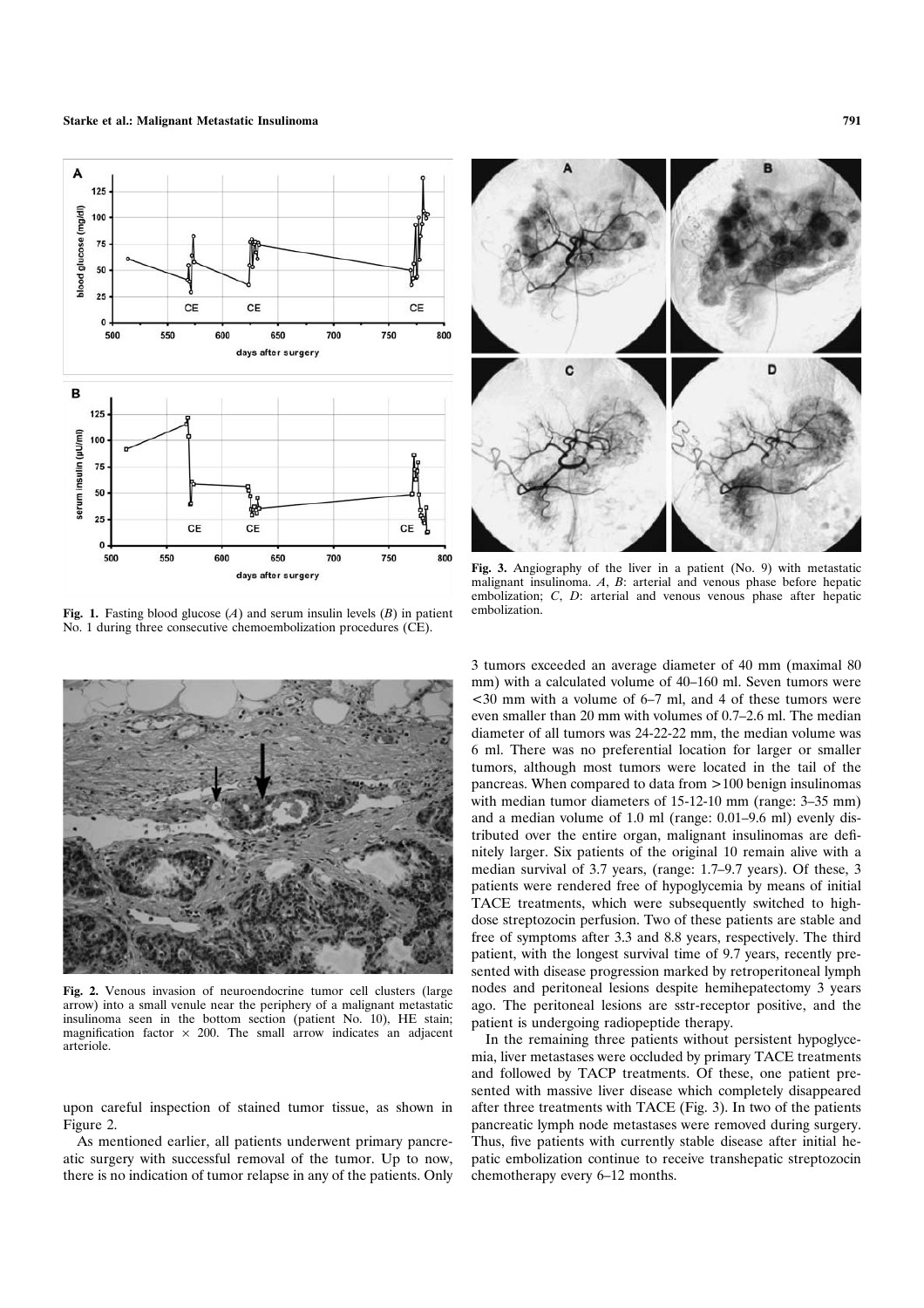

Fig. 4. Survival time (years surviving as of 2004; adapted from Kaplan-Meier plot) for all 10 patients diagnosed with malignant insulinoma since 1992.

Four patients died after a median survival of 1.8 years (range: 1.6–7.5 years). These patients all experienced repetitive hypoglycemic attacks after pancreatic surgery, although none of them died from hypoglycemia. By means of repetitive TACE treatments intervals free of hypoglycemia lasted from several weeks to several months. However, three patients died within two years after surgery. One of them committed suicide at the age of 84 years. The other early causes of death were a fatal pulmonary embolism from a cava thrombosis due to a large liver nodule in one patient and septic complications in another patient receiving continuous intravenous glucose administration. The latter patient showed somatostatin-receptor positive metastases of liver and bone but did not respond to radiopeptide therapy with labeled somatostatin analogs. The fourth patient survived for nearly 8 years receiving annual TACE treatments. The cause of death was obesity-related heart failure at the age of 71 years. The current median survival of all 10 patients is 2.6 years (range: 1.6–9.7 years). A 10-year survival plot as of 2004 for all 10 patients is shown in Figure 4

# **Discussion**

Gastrointestinal neuroendocrine tumors have recently been extensively reclassified [30], and the treatment of these tumors has changed considerably. Management includes a more radical surgical approach of treatable tumor masses [23,24] and treatment of liver metastases by embolization or thermoablation [18,25,26]. In addition, the use of radiopeptide therapy is increasingly advocated [27].

In contrast to the study conducted by the Eastern Cooperative Oncology Group (ECOG, [13]) in all our 10 patients with malignant insulinoma the primary pancreatic tumor was resected. If feasible, hepatic tumor masses were simultaneously or subsequently removed by means of partial hepatectomy, total hemihepatectomy of the right hepatic lobe, and isolated metastasectomy.

To date, the ECOG trial remains the most cited chemotherapy trial in patients with well-differentiated pancreatic neuroendocrine tumors, and applied combinations of streptozocin, doxorubicin, 5-fluorouracil, and chlorozocin. Patients  $(n = 105)$  with advanced unresectable or metastatic islet cell carcinoma were enrolled, including six patients with malignant insulinoma. Pri-

mary surgical resection of the pancreatic tumor was not required in this study, and more than half of the patients presented with non-functioning tumors.

Insulinoma is a unique tumor that is most commonly benign and cured after surgical removal. However, patients with malignant metastatic insulinoma usually continue to have lifethreatening and debiliating hypoglycemia even after resection of the tumor. These patients require additional treatment and therefore are not able to be enrolled in controlled studies. Here we report our own experience with 10 patients newly diagnosed after 1992, the publication year of the ECOG trial. Only the first two patients in the series received a temporarily effective conventional intravenous streptozocin mono-chemotherapy for 12– 18 months. Thereafter hepatic chemoembolization was chosen as the first-line procedure in all patients with hepatic disease and it included a high-dose streptozocin bolus for transarterial perfusion of the liver. Thus, an average weekly conventional dose was directly administered into the liver over a period of 1 hour. Side effects were neglegible because of use of modern antiemetic pharmacotherapy. In addition, significant increases of serum creatinine or proteinuria as a consequence of potential nephrotoxicity were never recorded even after cumulative doses of > 30 g.

After chemoperfusion an appropriate occlusive embolization of selected hepatic vessels or major lobe arteries was performed, and the success was documented angiographically. Embolization was repeated to treat recurrence of hypoglycemic attacks, with largely varying intervals in individual patients. In the four patients who died from aggressive tumors, embolization intervals were as short as 6–8 weeks. In patients with stable disease the intervals could be extended as long as 1 year. In patients with evidence of metastases, hormonally inactive or invisible angiographically, liver chemoperfusion was performed at 3- to 6- month intervals for the first 3 years, and annually thereafter.

In summary, patients with malignant insulinoma should undergo surgical removal of the primary pancreatic tumor despite the presence of liver metastases likely to produce insulin. If appropriate, the surgery should be combined with hepatic tumor reduction. This procedure offers the opportunity to evaluate and control the extent of hepatic disease by means of repeated chemoembolization protocols without interference of the primary tumor. In patients with stable disease and occluded liver metastases, high-dose streptozocin chemoperfusion is recommended. Five of our 10 patients survived for more than 3 years, and 6 of them remain alive. A proven effect on survival cannot be concluded from this series because of the small number of patients. The promising effects of this well-tolerated treatment have to be weighed against the overall poor responsiveness of these tumors to conventional systemic chemotherapy with severe side effects.

## Acknowledgments

Histological details shown in Figure 2 were provided by Ingo Theuerkauf, M.D., Institute of Pathology, Lukaskrankenhaus, Neuss, Germany, and are gratefully acknowledged.

## References

1. Service FJ, McMahon MM, OBrien PC, et al. Functioning insulinoma—incidence, recurrence, and long-term survival of patients: a 60 year study. Mayo Clin. Proc. 1991;66:711–719